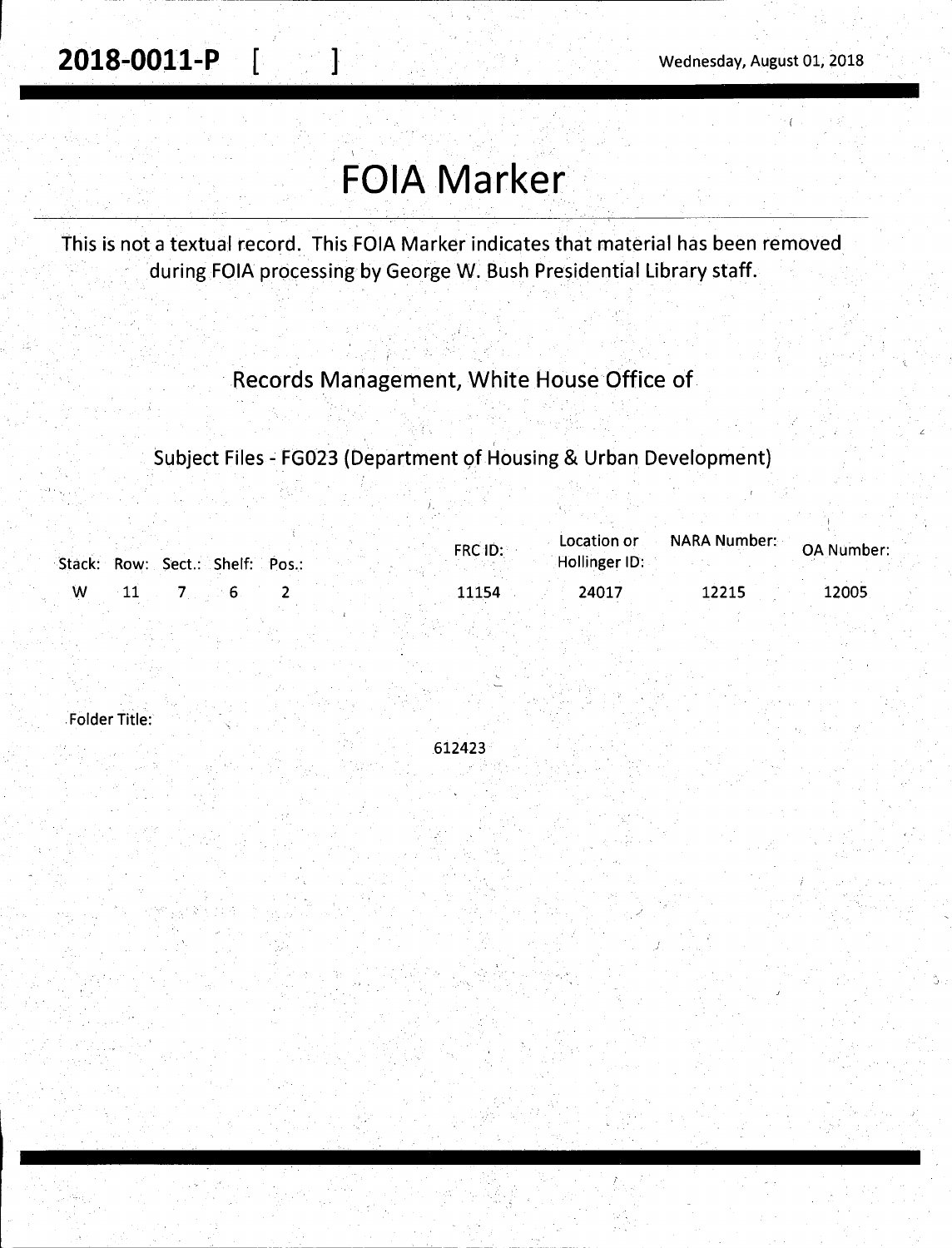# Withdrawn/Redacted Material

| <b>DOCUMENT</b><br><b>FORM</b>                                                                                                          | SUBJECT/TITLE                                                     |                                                                                                                                                  | <b>PAGES</b> | <b>DATE</b>       | RESTRICTION(S) |
|-----------------------------------------------------------------------------------------------------------------------------------------|-------------------------------------------------------------------|--------------------------------------------------------------------------------------------------------------------------------------------------|--------------|-------------------|----------------|
| NO.                                                                                                                                     |                                                                   |                                                                                                                                                  |              |                   |                |
| 001<br>Letter                                                                                                                           | [Letter] - To: Alberto Gonzales - From: Richard Mallory           |                                                                                                                                                  | $\mathbf{4}$ | 03/31/2002 P6/b6; |                |
|                                                                                                                                         |                                                                   |                                                                                                                                                  |              |                   |                |
|                                                                                                                                         |                                                                   |                                                                                                                                                  |              |                   |                |
|                                                                                                                                         |                                                                   |                                                                                                                                                  |              |                   |                |
|                                                                                                                                         |                                                                   |                                                                                                                                                  |              |                   |                |
|                                                                                                                                         |                                                                   |                                                                                                                                                  |              |                   |                |
|                                                                                                                                         |                                                                   |                                                                                                                                                  |              |                   |                |
|                                                                                                                                         |                                                                   |                                                                                                                                                  |              |                   |                |
|                                                                                                                                         |                                                                   |                                                                                                                                                  |              |                   |                |
|                                                                                                                                         |                                                                   |                                                                                                                                                  |              |                   |                |
|                                                                                                                                         |                                                                   |                                                                                                                                                  |              |                   |                |
|                                                                                                                                         |                                                                   |                                                                                                                                                  |              |                   |                |
|                                                                                                                                         |                                                                   |                                                                                                                                                  |              |                   |                |
|                                                                                                                                         |                                                                   |                                                                                                                                                  |              |                   |                |
|                                                                                                                                         |                                                                   |                                                                                                                                                  |              |                   |                |
| <b>COLLECTION TITLE:</b>                                                                                                                |                                                                   |                                                                                                                                                  |              |                   |                |
| Records Management, White House Office of                                                                                               |                                                                   |                                                                                                                                                  |              |                   |                |
| <b>SERIES:</b>                                                                                                                          | Subject Files - FG023 (Department of Housing & Urban Development) |                                                                                                                                                  |              |                   |                |
| <b>FOLDER TITLE:</b>                                                                                                                    |                                                                   |                                                                                                                                                  |              |                   |                |
| 612423                                                                                                                                  |                                                                   |                                                                                                                                                  |              |                   |                |
| FRC ID:                                                                                                                                 |                                                                   |                                                                                                                                                  |              |                   |                |
| 11154                                                                                                                                   |                                                                   |                                                                                                                                                  |              |                   |                |
| Presidential Records Act - [44 U.S.C. 2204(a)]                                                                                          |                                                                   | <b>RESTRICTION CODES.</b><br>Freedom of Information Act - [5 U.S.C. 552(b)]                                                                      |              |                   |                |
| P1 National Security Classified Information [(a)(1) of the PRA]                                                                         |                                                                   |                                                                                                                                                  |              |                   |                |
| P2 Relating to the appointment to Federal office $ (a)(2)$ of the PRA]                                                                  |                                                                   | $b(1)$ National security classified information $[(b)(1))$ of the FOIA]<br>b(2) Release would disclose internal personnel rules and practices of |              |                   |                |
| P3 Release would violate a Federal statute [(a)(3) of the PRA]<br>P4 Release would disclose trade secrets or confidential commercial or |                                                                   | an agency $[(b)(2)$ of the FOIA]<br>$b(3)$ Release would violate a Federal statute $[(b)(3)$ of the FOIA]                                        |              |                   |                |
| financial information $(2)(4)$ of the PRA<br>P5 Release would disclose confidential advice between the President                        |                                                                   | b(4) Release would disclose trade secrets or confidential or financial<br>information $[(b)(4)$ of the FOIA]                                     |              |                   |                |
| and his advisors, or between such advisors [a](5) of the PRA]                                                                           |                                                                   | b(6) Release would constitute a clearly unwarranted invasion of                                                                                  |              |                   |                |
| P6 Release would constitute a clearly unwarranted invasion of<br>personal privacy $[(a)(6)$ of the PRA]                                 |                                                                   | personal privacy $[(b)(6)$ of the FOIA.<br>b(7) Release would disclose information compiled for law enforcement                                  |              |                   |                |
| PRM. Personal record misfile defined in accordance with 44 U.S.C.                                                                       |                                                                   | purposes $[(b)(7)$ of the FOIA]<br>b(8) Release would disclose information concerning the regulation of                                          |              |                   |                |
| $2201(3)$ .                                                                                                                             |                                                                   | financial institutions $[(b)(8)$ of the FOIA]                                                                                                    |              |                   |                |

Deed of Gift Restrictions

A. Closed by Executive Order 13526 governing access to national security information.

B. Closed by statute or by the agency which originated the document. C. Closed in accordance with restrictions contained in donor's deed of gift.

b(9) Release would disclose geological or geophysical information concerning wells  $[(b)(9)$  of the FOIA]

Records Not Subject *tq* FOIA

Court Sealed - The document is withheld under a court seal and is not subject to the Freedom of Information Act.

2018-0011-P **Page 1.011** Page 1.011 **Page 1.011** *This document was prepared on Monday, October 29, 2018*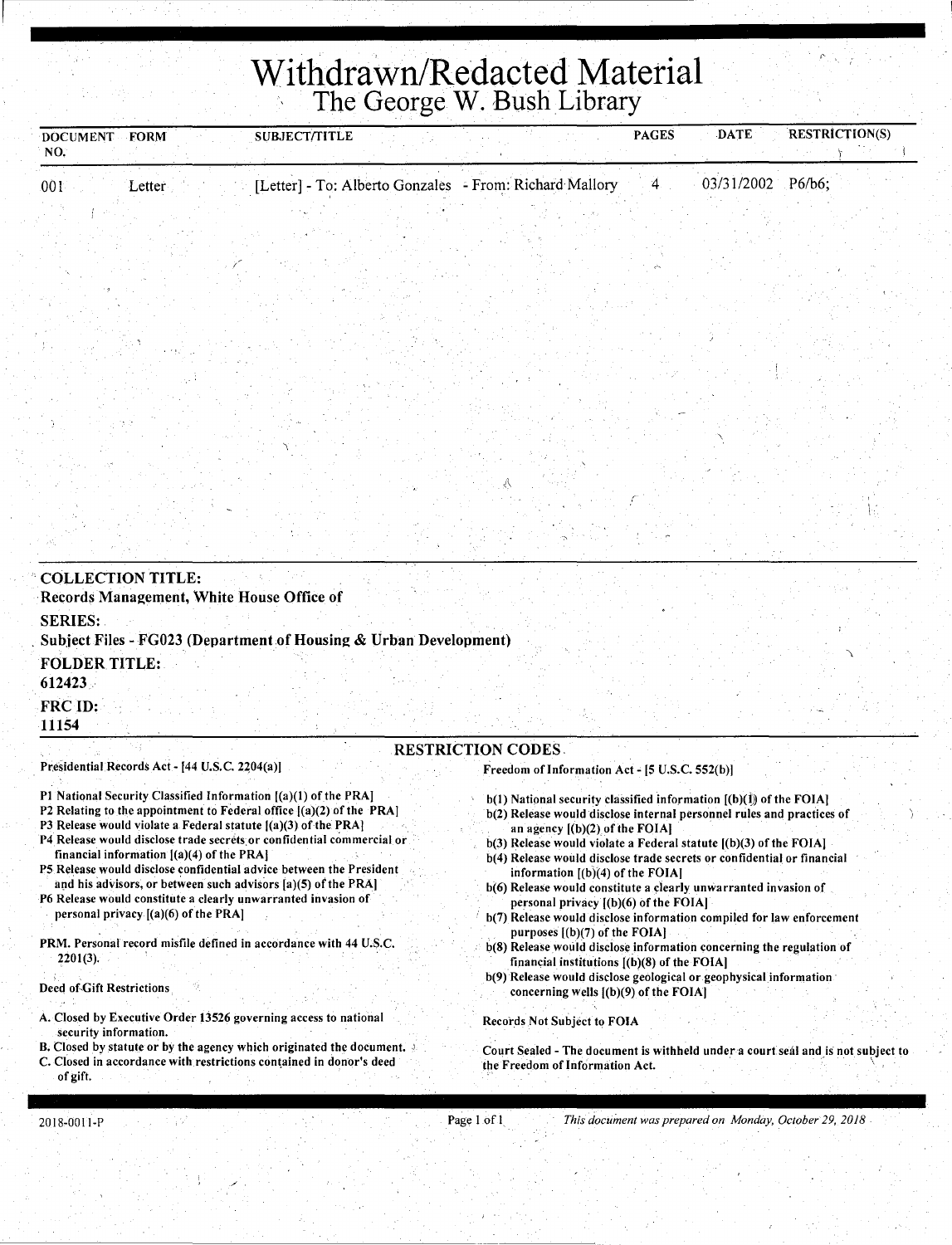

U.S. DEPARTMENT OF HOUSING AND URBAN DEVELGPMENT WASHINGTON, D.C. 20410-0500



OFFICE OF THE GENERAL COUNSEL

April 1, 2002

MEMORANDUM FOR: Michael P. Stevens, Deputy Inspector General, G

FROM: Kathleen D. Koch, Deputy General Counsel, C  $\bigotimes_{\mathcal{L}}$ 

SUBJECT: Additional Communication from Richard Mallory

Attached is a copy of the latest communication from former HUD employee Richard Mallory to Judge Alberto Gonzales, Counsel to the President. Mr. Mallory provided this office with a copy via fax. This letter further details Mr. Mallory's assertions of wrongdoing, which have previously been forwarded to the Office of Inspector General (IG) for appropriate handling. Mr. Mallory's communication also included a number of attachments that I am also forwarding.

Please add these materials to those we have previously forwarded to you.

Attachment

cc: Brett M. Kavanaugh Richard A. Hauser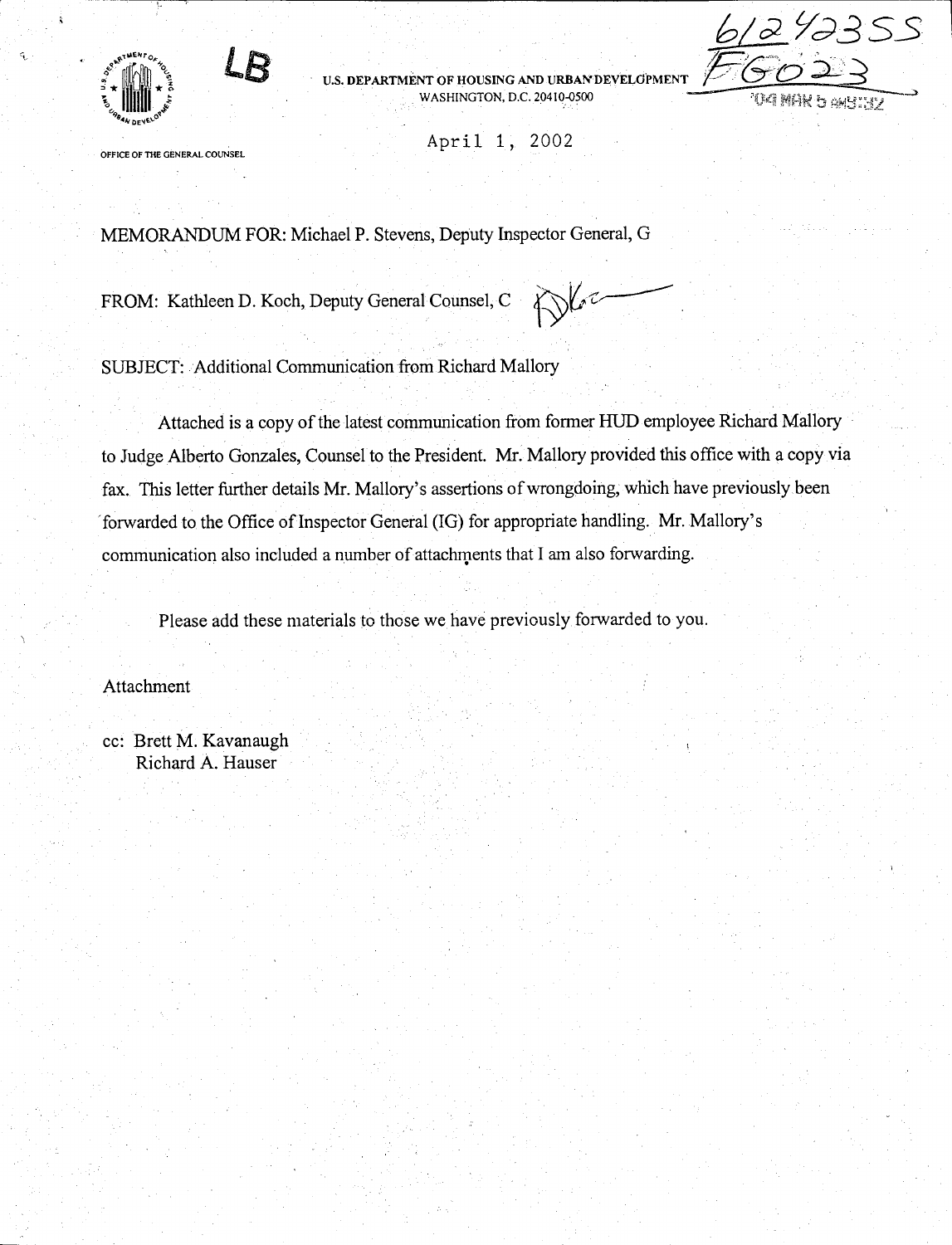bcc: Rob Woodson Camille Pierce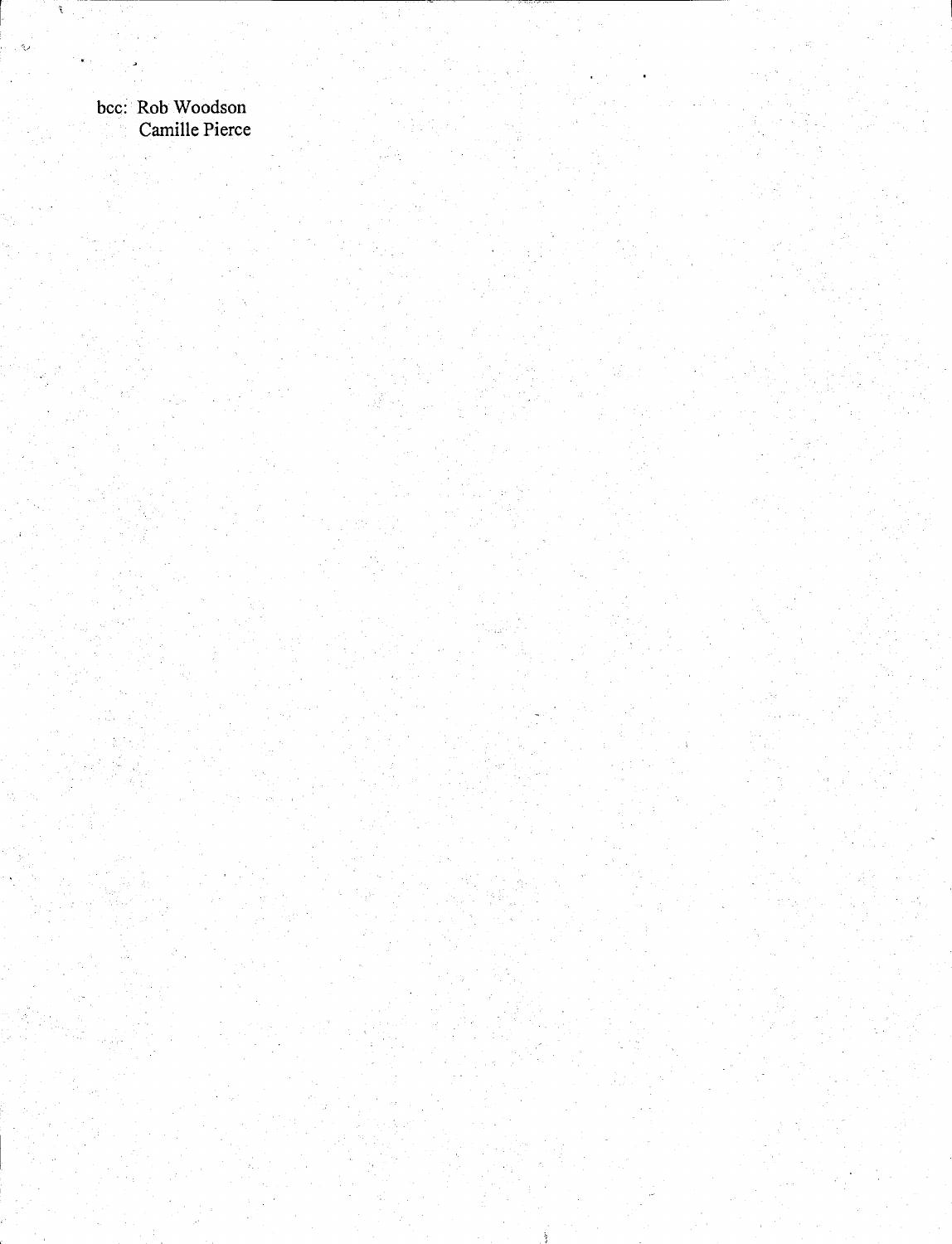## Withdrawal Marker The George W. Bush Library

| <b>FORM</b><br><b>SUBJECT/TITLE</b> |                                                         | <b>PAGES</b> | <b>DATE</b>         | <b>RESTRICTION(S)</b> |
|-------------------------------------|---------------------------------------------------------|--------------|---------------------|-----------------------|
|                                     |                                                         |              |                     |                       |
| Letter                              | [Letter] - To: Alberto Gonzales - From: Richard Mallory |              | $03/31/2002$ P6/b6; |                       |

## This marker identifies the original location of the withdrawn item listed above. . For a complete list of items withdrawn from this folder, see the Withdrawal/Redaction Sheet at the front of the folder.

| <b>COLLECTION:</b>                                                                                                                                                                                                                                                                         |  |
|--------------------------------------------------------------------------------------------------------------------------------------------------------------------------------------------------------------------------------------------------------------------------------------------|--|
| Records Management, White House Office of<br><b>SERIES:</b>                                                                                                                                                                                                                                |  |
| Subject Files - FG023 (Department of Housing & Urban Development)                                                                                                                                                                                                                          |  |
| <b>FOLDER TITLE:</b><br>612423                                                                                                                                                                                                                                                             |  |
| FRC ID:<br><b>FOIA IDs and Segments:</b><br>11154                                                                                                                                                                                                                                          |  |
| 2018-0011-P<br>OA Num.:                                                                                                                                                                                                                                                                    |  |
| 12005<br><b>NARA Num.:</b>                                                                                                                                                                                                                                                                 |  |
| 12215                                                                                                                                                                                                                                                                                      |  |
| <b>RESTRICTION CODES</b><br>Presidential Records Act - [44 U.S.C. 2204(a)]<br>Freedom of Information Act - [5 U.S.C. 552(b)]                                                                                                                                                               |  |
| P1 National Security Classified Information [(a)(1) of the PRA]<br>$b(1)$ National security classified information $[(b)(1)$ of the FOIA]<br>P2 Relating to the appointment to Federal office [(a)(2) of the PRA]<br>b(2) Release would disclose internal personnel rules and practices of |  |

- P3 Release would violate a Federal statute [(a)(3) of the PRAJ
- P4 Release would disclose trade secrets or confidential commercial or financial information [(a)(4) of the PRA)
- P5 Release would disclose confidential advice between the President and his advisors, or between such advisors [a)(S) of the PRA)
- P6 Release would constitute a clearly unwarranted invasion of personal privacy [(a)(6) of the PRA)
- PRM. Personal record misfile defined in accordance with 44 U.S.C. 2201(3).

#### Deed of Gift Restrictions

- A. Closed by Executive Order 13526 governing access to national security information.
- B. Closed by statute or by the agency which originated the document. C. Closed in accordance with restrictions contained in donor's deed of gift.
- b(2) Release would disclose internal personnel rules and practices of an agency  $[(b)(2)$  of the FOIA]
- ·b(3) Release would violate a Federal statute [(b)(3) of the FOIA)
- b(4) Release would disclose trade secrets or confidential or financial information [(b)(4) of the FOIA)
- b(6) Release would constitute a clearly unwarranted invasion of personal privacy  $[(b)(6)$  of the FOIA]
- b(7) Release would disclose information compiled for law enforcement purposes. [(b)(7) of the FOIA)
- b(8) Release would disclose information concerning the regulation of financial institutions  $[(b)(8)$  of the FOIA]
- b(9) Release would disclose geological or geophysical information concerning wells [(b)(9) of the FOIA)

#### Records Not Subject to FOIA

Court Sealed - The document is withheld under a court seal and is not subject to the Freedom of Information Act.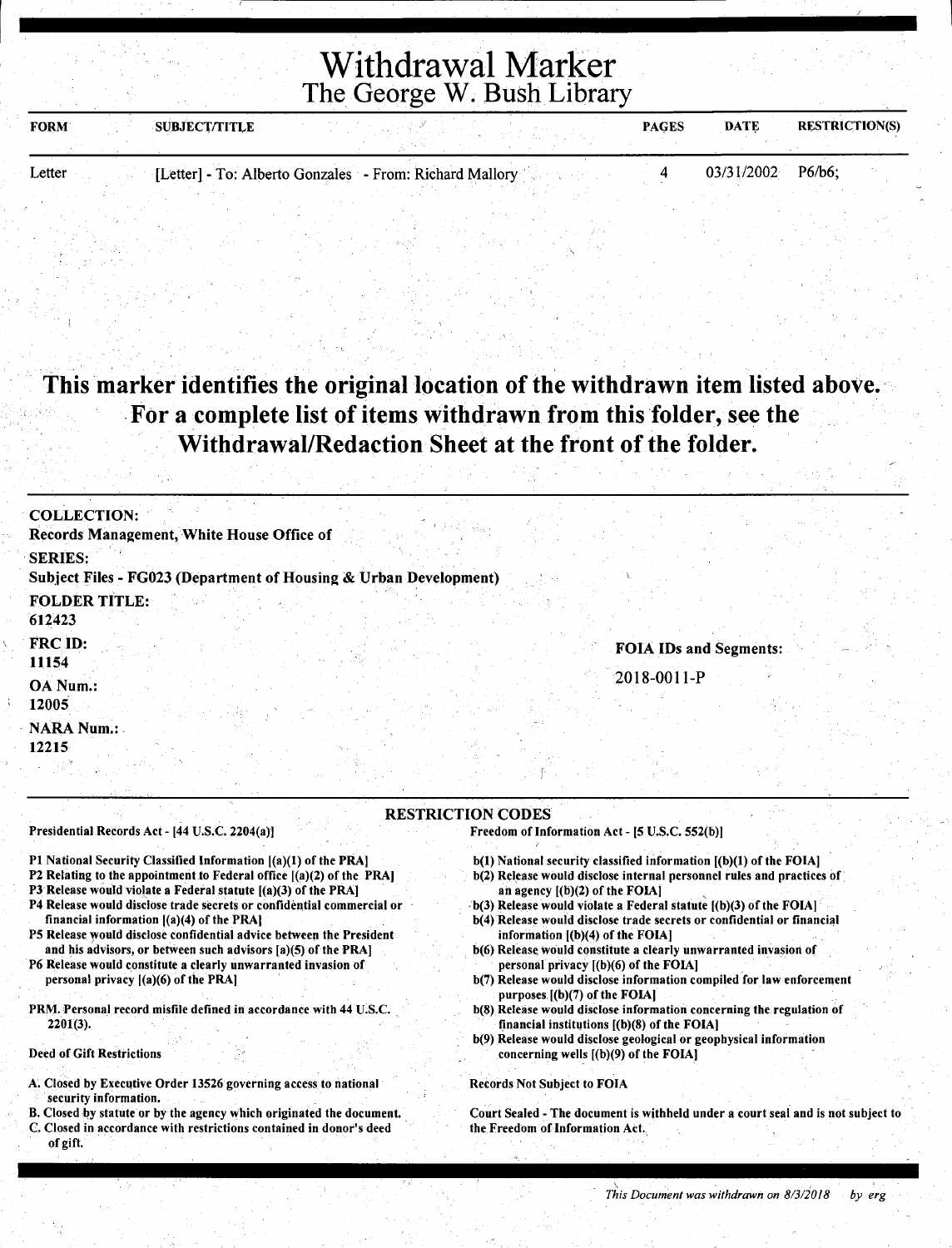## **44-SF Gate** *www.sfgate.com* Return to regular view

### **S.F. asks** lJ.S. **to forgive acctlled debt \$400,000 refund demanded for project involving mosque**  Lance Williams, Chronicle Staff Writer.<br>Friday, March 29. 2002 @2002. San Francisco Chronicle

URL: http://www.sfgate.com/cgi-bin/article.cgi?file ./c/n/2002/03/29/MN179586.DTL

Mayor Willie Brown's office is asking the Bush administration to forgive the bulk of a \$400,000 city debt that was incurred when federal funds were used to buy a mosque for the Black Muslims.

Behind the city's plea is a politically embarrassing real estate transaction initiated with public funds by a nonprofit organization headed by convicted felon Charlie Walker, one of Brown's most avid political supporters.

In a· 1999 transaction that the city admits was fraught with problems, a \$51, 000 federal grant administered by the mayor's office was used by Walker's organization tu buy a Hunters Point property that subsequently was sold to a Nation of Islam affiliate and used as a mosque and community center, city records show.

Last year, the U.S. Department of Housing and Urban Development ruled that the unusual deal violated strictures against using federal funds to support religion. It ordered the city to pay back the current market value of the property -- as much ns \$400,000, by city estimates.

The city hasn't complied. Instead, in a Feb. 6 letter, a Brown aide appealed to HUD to forgive the bulk of the debt, citing a Bush administration policy of allowing faith-based organizations to obtain federal funds for social programs.

Black Muslims arc providing "a variety of religious and nonreligious community-serving activities" at the mosque, wrote Pamela David, who is director of the Mayor's Office of Community Development.

"It seems unreasonably punitive for HUO ... to profit from this situation at the expense of a faith-based organization, and its associated nonprofit, that has made positive contributions to the Bayview-Hunters Point neighborhood, " she wrote.

Complicating matters further, public records show that the nonprofit corporation that wound up with the lfoed lo the mosque property -- the Center for Self Improvement -- has failed to pay more than \$17,000 in real estate taxes and also has been suspended from operating by the state Franchise Tax Board for failing to file tax returns.

The Chronicle obtained David's letter via San Francisco's Sunshine Ordinance. David didn't respond to a request for comment for this story. A reporter's call to the mosque was not returned.

David's letter represents the city's latest attempt to close the books un this unusual transaction involving Mayor Brown's controversial friend Walker, known as the "mayor of Hunters Point."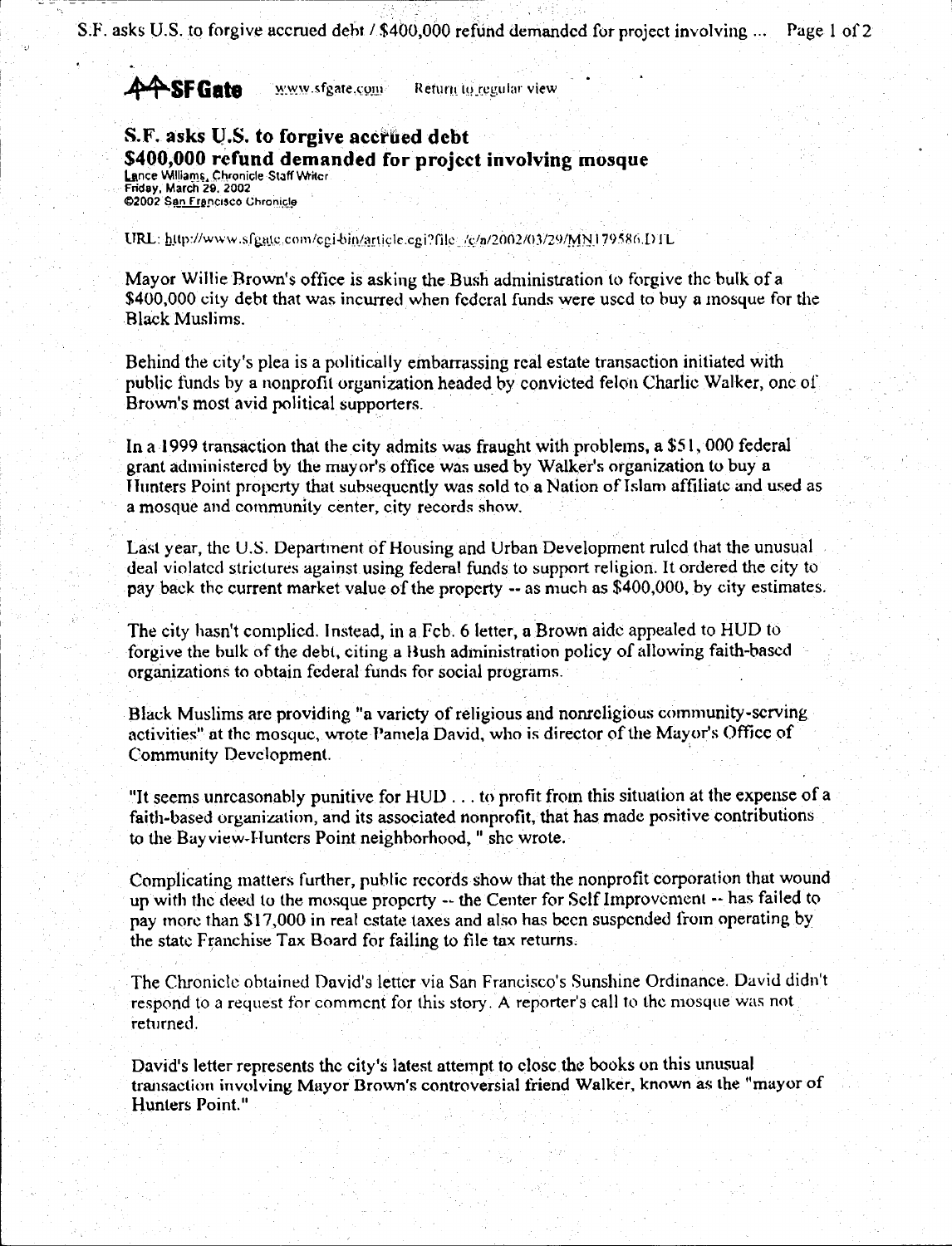Walker is a trucking contractor who served three years in prison in the 1980s for abusing the city's minority contracting program.

In 1997 -- with Brown's assistance:  $\frac{d}{dt}$  according to city records -- he founded a nonprofit called the Third Street Economic Development Corp., which during Brown's first term sponsored gala parties honoring the mayor.

That same year, Walker's nonprofit obtained a \$100,000 federal grant via the mayor's office to help buy the Bayview Plaza shopping center on Third Street.

The deal fell through, and two years later, Walker's nonprofit instead used \$51,000 of the grant money to buy a former Wells Fargo Bank building on Third Street.

The bank was being used by another organization as a community center but was about to be auctioned off for failure to pay real estate taxes.

Shortly after it bought the building, and without telling the city, Walker's nonprofit resold the building to the Nation of Islam affiliate.

Soon after that, Walker's nonprofit was suspended from operation for failure to file tax returns, state records show. Walker's nonprofit also never obtained tax-exempt status from the IRS, according to federal records, even though it was supposed to provide the city proof of that before receiving federnl funds.

In her letter, David conceded that the city broke HUD rules when it allowed Walker's nonprofit group to buy the bank. She also agreed it was wrong for Walker's group to resell the property.

David said Walker's nonprofit and the Center for Self Improvement both have since been banned from getting any more grants.

Nevertheless, David argued that the remedy imposed by HUD on the city was too tough.

She said the center had put \$51,000  $-$  the amount of the original grant  $-$  in an escrow account while the dispute was playing out. and she asked HUD to accept that money to resolve the matter.

If HUD insists on recouping more, the city would face messy and unproductive lawsuits, she wrote: Walker's nonprofit has no assets, while the Muslim affiliate might successfully argue that it was "uncunscionablc'' for the city to collect hundreds of thousnnds in damages in the dispute.

*E-mail the author at lmwilliams@sfchronicle.com.* 

©2002 San Francisco Chronicle -Page A - 1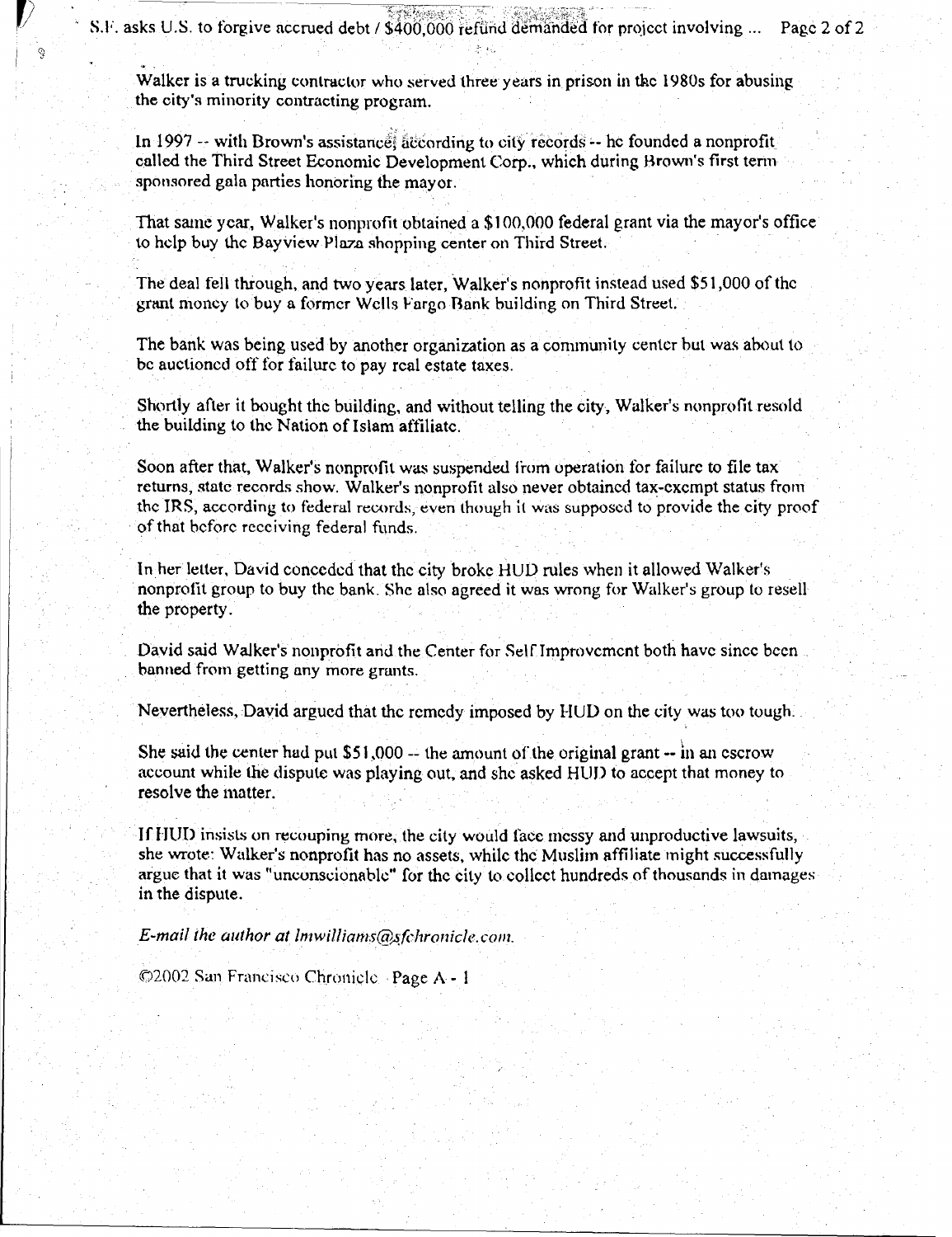## **MAYOR'S OFFICE OF COMMUNITY DEVELOPMENT CITY AND COUNTY OF SAN FRANCISCO**



**·.l** 

#### WILLIE LEWIS BROWN, JR. MAYOR

PAMELA H.DAVID DIREC'fOR

> $\cdot$   $\cdot$  1 t·-,··  $\ddotsc$  $\mathbb{C}$  . *(\_,·.*

February 6, 2002

The Honorable Roy A. Bernardi Assistant Secretary, Community Planning and Development U.S. Department of Housing and Urban Development 451  $7<sup>th</sup>$  Street, SW Washington, DC 20410

RE: Third Street Economic Development Corporation Disposition of 5048 Third Street, San Francisco Request for Reconsideration

Dear Assistant Secretary Bernardi:

It was a pleasure to meet you at the National Community Development Association meeting in Washington two weeks ago. I am writing this request for reconsideration of the above-referenced matter after hearing your comments, including those on regulatory issues and faith-based partnerships, and after consultation with our City Attorney.

This issue has a very long history, and there has been a significant amount of correspondence between my office, HUD, and the other parties. We are assuming you have access to this correspondence, particularly our letters of Mnrch 24 and August 8, 2001 that contain the text and ralionale for our proposal to bring this matter to a satisfactory and just resolution, along with numerous supporting documents. I will, thus, only provide a hrief recap of lhe situation.

A number of years ago Wells Fargo Bank decided to close its branch in the Bayview-Hunter's Point neighborhood of San Francisco. Located in the southeast sector of San Francisco. Rayview-Hunter's Point has been an historically African-American neighborhood with high levels of poverty and distress. Jn 1990, in light of community protests regarding the bank dosure, Wells Fargo chose to summarily transfer ownership of the actual hank branch huilding (5048 Third Street) to. an ad-hoc consortium called the Bayview Hunters Point Association of Community Organizations. After a lengthy period of vacancy and sporadic use, during which the building condition deteriorated, the Association leased the huilding to Mohammed Mosque #26, a branch of the Nation of Islam, for a 10-year term as of 1996. The Mosque, according to community members, used the building for a variety of purposes, including educational and human service activities. No public dollars were involved.

25 Van Ness Avenue, Suitc 700 · San Francisco, California 94102 · (415) 252-3100 Fax (415) 252-3110 TDD (415) 252-3107 www.ci.sf.ca.us/moorl